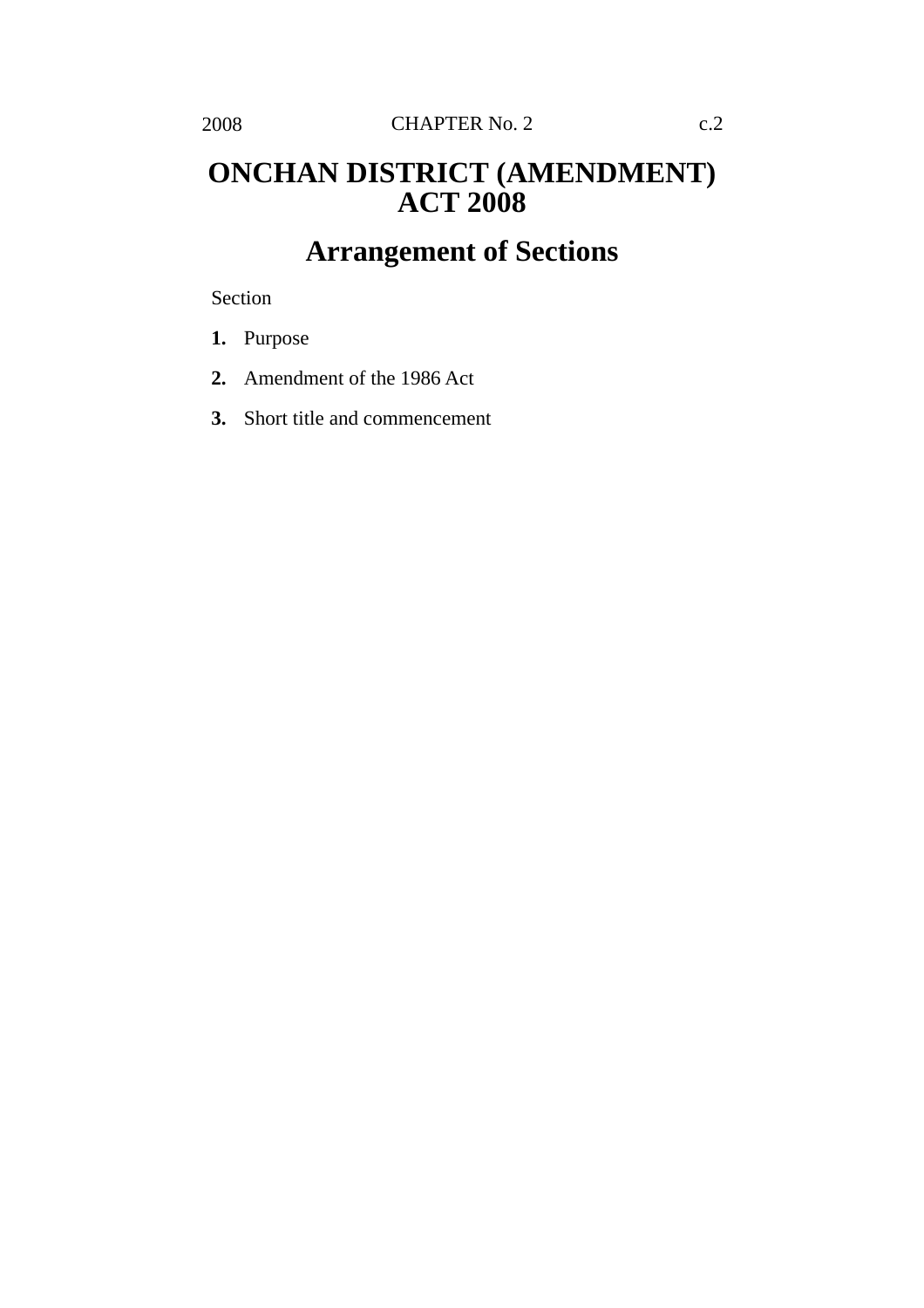

**Jule of Han Signed in Tynwald: 11th March 2008**<br>**10 In Wit** Freceived Royal Assent: 11th March 200 Received Royal Assent:11th March 2008 Announced to Tynwald: 12th March 2008 to Wit

## **AN ACT**

to amend the Onchan District Act 1986; to amalgamate the rural and urban wards; to reduce the number of elected representatives on the Board of Commissioners for the District of Onchan; and for connected matters.

**BE IT ENACTED by the Queen's Most Excellent Majesty, by** and with the advice and consent of the Council and Keys in Tynwald assembled, and by the authority of the same, as follows:—

**1.** It is the object of this Act to amend the Onchan District Act Purpose 1986 ("the 1986 Act") to —

[c. 8]

- (a) amalgamate the urban and rural wards of the Local Government District of Onchan ("Onchan district");
- (b) reduce to 7 the total number of Commissioners of Onchan district; and
- (c) enable the Commissioners of Onchan district to make schemes under section 9(2) of the Local Government Act 1985.

[c.24]

**2.** (1) In the 1986 Act —

Amendment of the 1986 Act

- (a) section 1(2) (division of Onchan district into an urban ward and a rural ward) is repealed;
- (b) for section 2 (commissioners representing urban ward and rural ward) substitute —